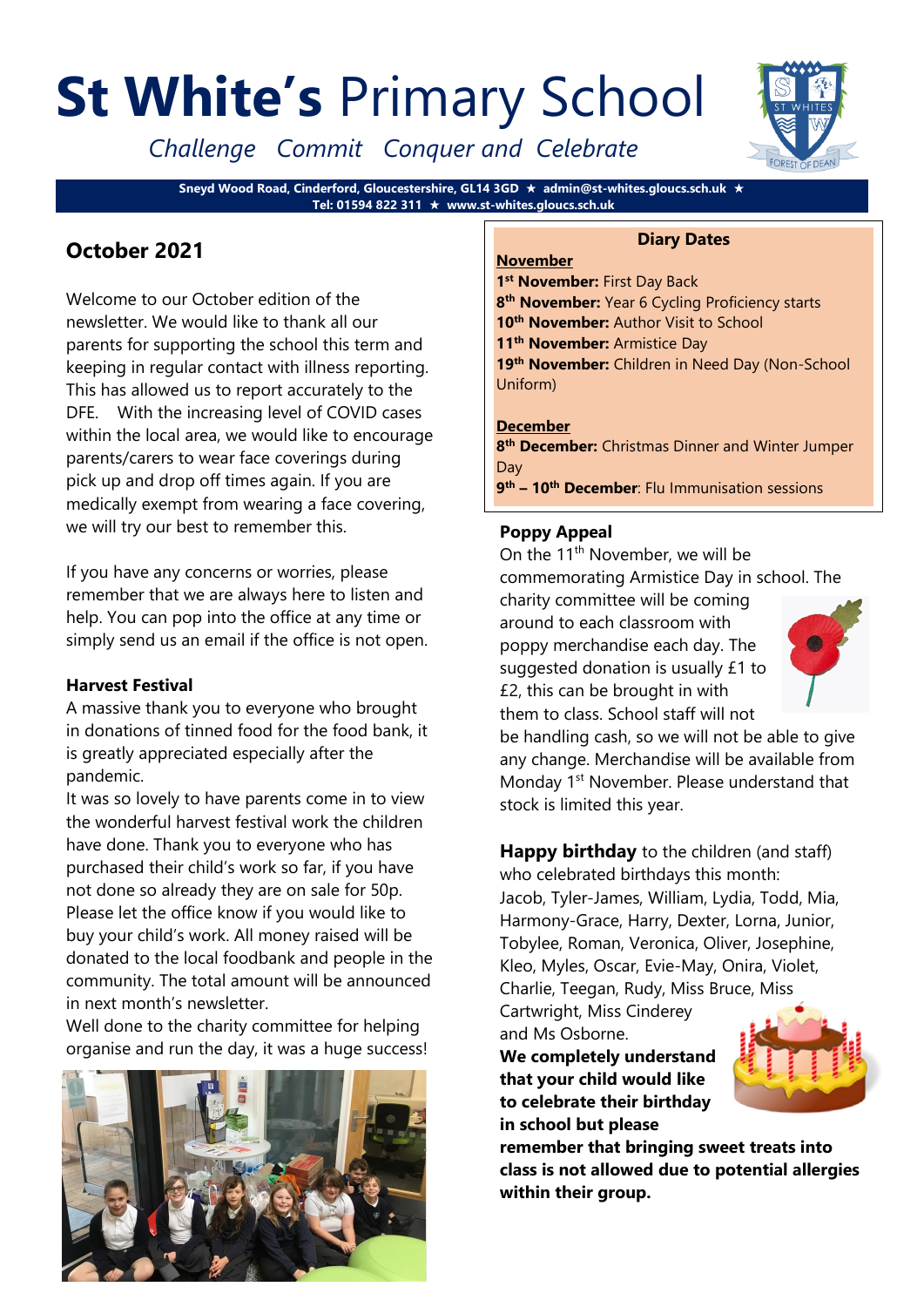#### **Eco Schools Award**

We are still working towards achieving our Eco Schools award and our focus areas are: encouraging more wildlife onto our school site, reducing our paper usage and reducing our energy usage. Our newly appointed class Eco reps will be working closely with Miss Underwood to plan actions and help to monitor them throughout the school. As always, if your children do anything outside of school that is related to any of these focus areas, she would love to hear about it! Please email [Skylark@st](mailto:Skylark@st-whites.gloucs.sch.uk)[whites.gloucs.sch.uk](mailto:Skylark@st-whites.gloucs.sch.uk)

#### **Eco Schools Committee**

Nightingale Class – Violet and Savannah Sparrow Class - Ruby and Harrison Skylark Class – Isla-Faith and Harry Jay Class- Jonah and Zara Swift Class – Ada and Angelina Woodpecker Class – Riley and Kyler Peregrine Class – Sophia and Jake Heron Class – Tylan and Phoebe

#### **Cheltenham Literature Festival**

Thank you to all of our parent helpers who attended the Cheltenham, Literature Festival with KS2. The children all had a fabulous time.

#### **Star of the Week Awards**

Every week there is a 'star of the week' and a 'sports star of the week' pupil in each class. Currently we are particularly celebrating 'commitment' to both work and sport. Well done to the children who have received awards this month.

| Week commencing 4th October 2021 |                     |                            |  |
|----------------------------------|---------------------|----------------------------|--|
|                                  | Star of the<br>Week | Sports Star of<br>the Week |  |
| Robin                            | Damien              | Jack                       |  |
| Wren                             | Joshua              | Lyra                       |  |
| Kingfisher                       | Grace               | Kleo                       |  |
| Nightingale                      | Izzy                | Amber                      |  |
| Sparrow                          | Darcy               | Toby                       |  |
| Skylark                          | Aiden               | Kosay                      |  |
| Jay                              | Orla                | Ollie                      |  |
| Swift                            | Vinnie              | Daniel                     |  |
| Woodpecker                       | Lowri               | Kaycie-Jay                 |  |
| Heron                            | Maya                | Bella                      |  |
| Peregrine                        | Lucas               | Miles & Ashley             |  |

| Week commencing 11 <sup>th</sup><br>October 2021 |                     |                            |  |  |
|--------------------------------------------------|---------------------|----------------------------|--|--|
|                                                  | Star of the<br>Week | Sports Star of<br>the Week |  |  |
| Robin                                            | Olivia              | Teegan                     |  |  |
| Wren                                             | Phoebe F            | Catherine                  |  |  |
| Kingfisher                                       | Alfie               | Harriet                    |  |  |
| Nightingale                                      | Callen              | Grace L                    |  |  |
| Sparrow                                          | Violet W            | Emily F-J                  |  |  |
| Skylark                                          | Lily-<br>Hanna      | Jessica                    |  |  |
| Jay                                              | George              |                            |  |  |
| Swift                                            |                     |                            |  |  |
| Woodpecker                                       | Oliver              | Willow                     |  |  |
| Heron                                            | Evie                | Freya                      |  |  |
| Peregrine                                        | Abdul               | Veronica                   |  |  |

| Week commencing 18 <sup>th</sup> October 2021 |                     |                            |  |
|-----------------------------------------------|---------------------|----------------------------|--|
|                                               | Star of the<br>Week | Sports Star of<br>the Week |  |
| Robin                                         | Rudy                | Jacob P                    |  |
| Wren                                          | Zayan               | Jaxon                      |  |
| Kingfisher                                    | Hector              | Nayfeh                     |  |
| Nightingale                                   | Josephine           | Harrison                   |  |
| Sparrow                                       | George              | Charlotte                  |  |
| Skylark                                       | Alexa               | Alex                       |  |
| Jay                                           | Cohen               | Jonah                      |  |
| Swift                                         | Lucy                | Noah                       |  |
| Woodpecker                                    | Rosie               | Dougie                     |  |
| Heron                                         | Harry H             | Gene                       |  |
| Peregrine                                     | Poppy T             | Nathan N                   |  |

#### **The Story of the Forest**

On Wednesday 10<sup>th</sup> November, we will be welcoming Andy Seed into school to talk about his new book 'The Story of the Forest'. The book is a new children's history of the Forest of Dean from Stone Age to the present day. Andy has written over 30 factual titles and was winner of the 2015 Blue Peter Book Award.

He will be selling signed copies of the book at a discounted price of £7. If you wish to order, then please complete the order form attached to the email or pop into the office.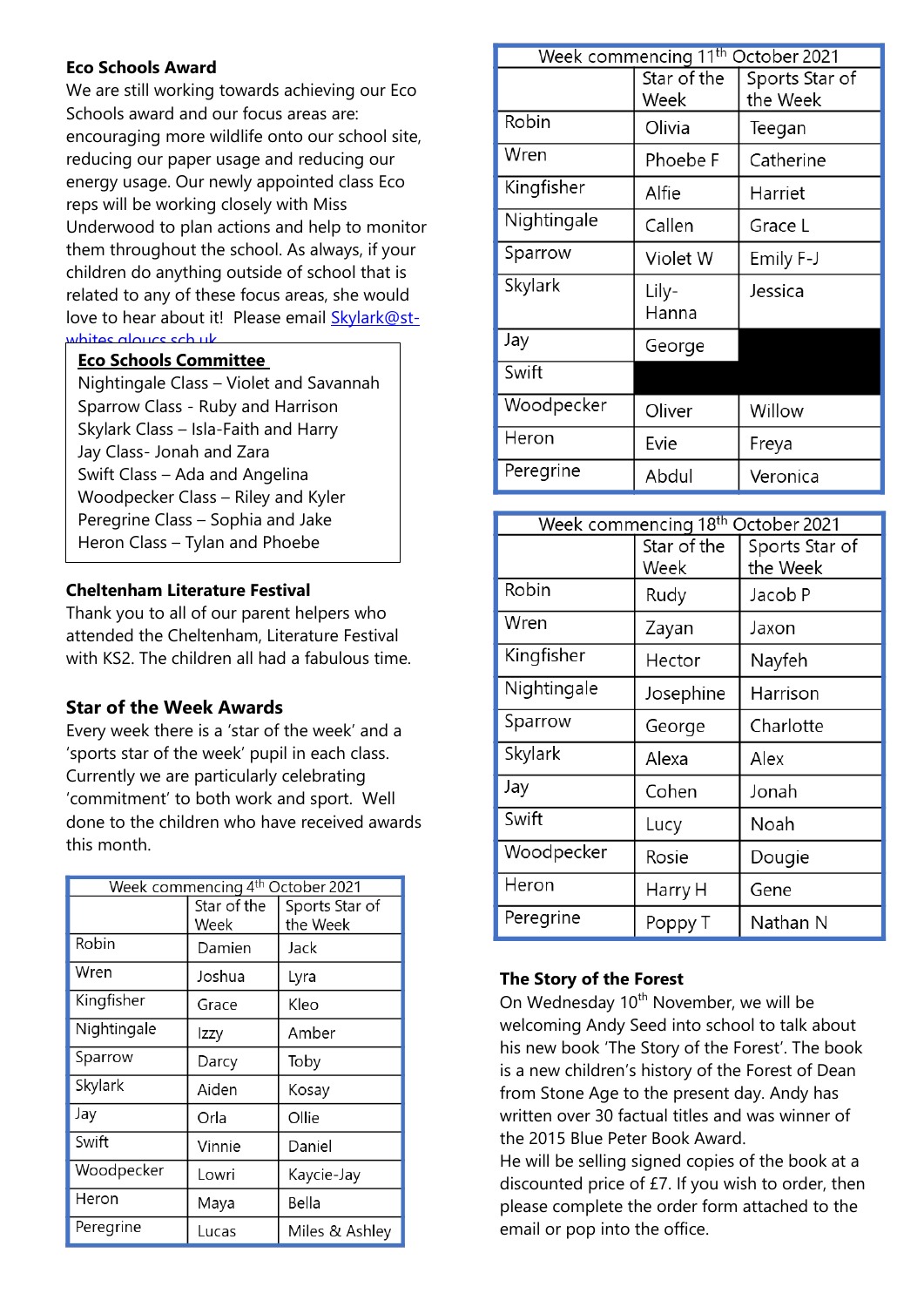#### **Clothes Swap**

Thank you to everyone who donated and purchased uniform during our clothes swap on Wednesday and Thursday. It was a huge success and we raised just under £45.00. The plan is to have these events at the end of every term so watch this space for more information if you missed it this time.

#### **Sporting News**

On Wednesday 13th October, 12 children



represented St White's at the Forest of Dean cross country competition. They all did amazingly well with Willow finishing 25th in

the 150 involved in the girls' competition. Billy came 10th and Harry finished in a close  $11<sup>th</sup>$ in the boys' competition with our boys finishing fourth. The whole team showed commitment and determination to get across the finish line and we are super proud of them all.

On Friday 15th October St White's competed in a Forest of Dean football tournament at 'The Dean



Academy' hosted by Pro Stars. The boys did fantastically well in the group stage, winning all four games and not conceding a goal. After winning the group it was a very close final with Primrose Hill school which ended up 1-1 at the full time whistle. Max, Harry and Jack stepped up to score their 3 penalties and bring the trophy home to St White's. The team displayed great sportsmanship, determination, teamwork and hard work to come out worthy winners. Well done boys!

### **Vacancies**

We currently have a vacancy open for a site supervisor. The application form and all further information is on our vacancy page which can be found on the school website. Closing date is Friday 29th October, interviews will be taking place on Thursday 4<sup>th</sup> November.

We are always looking for volunteers to help support our children with their reading skills, please contact the school to register your interest.

#### **Competition Time!**

An exciting opportunity has arisen to make an improvement to our school. The school council is looking for children who are prepared to spend some time designing posters to help improve our lunchtimes. The posters should focus on one thing that can be done. For example, leaning over sandwich boxes while eating to limit crumbs, using a knife and fork while eating hot lunches, being polite to each other, or how to walk sensibly around the building.

These posters should be designed at home and given (or sent electronically) into the office by the closing date which is 5th November. There will be prizes for the winning entries but the biggest prize of all will be seeing your posters up in school, making a positive difference. If you have any questions, please email them to [admin@st-whites.gloucs.sch.uk](mailto:admin@st-whites.gloucs.sch.uk)

#### **NEW! Lifebuoy Soaper Hero Competition**

Children aged 3-11 are invited to create a brand new member of the Soaper Hero team to help Bish, Bash and Bosh in the fight against hand germs. Someone who will help keep us safe this winter by inspiring everyone to wash their hands and fight winter bugs. Winning entries from the 3-7 and 7-11 age groups will see their character join the Soaper Hero crew in exciting future hand-washing campaigns. The competition closes on Monday 20th December 2021. Prizes will include an art and craft box with colouring pencils/paint, sketchbook and lots more – worth over £50. Plus their character to feature on Lifebuoy Soaper Heroes materials in the future.

School prize: A year's supply of hand-sanitiser and other hand hygiene products from Lifebuoy.

**If you would like to take part in this competition, please come to the school office for an entry form!**